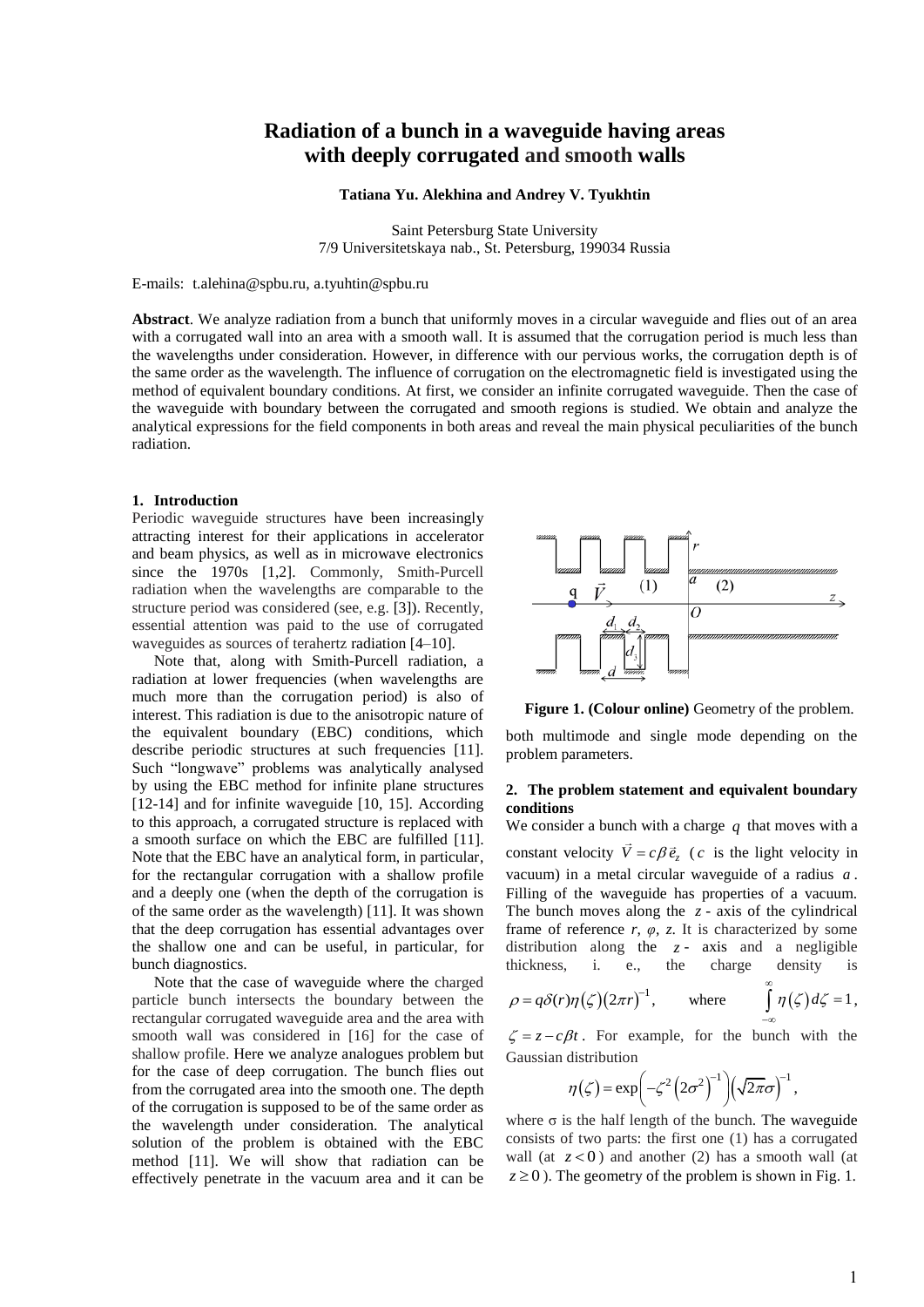The middle of the bunch intersects the point  $z = 0$  at the moment  $t = 0$ .

In area (1), we consider the case of a deep corrugation, i.e. it is assumed that the depth of the structure  $d_3$  is of the same order as the wavelength (or greater than it):

$$
k_0 d_3 \ge 1,\tag{1}
$$

where  $k_0 = \omega/c = 2\pi/\lambda$  is a wave number. However, the structure period *d* is much less than wavelength under consideration  $\lambda$ :

$$
k_0 d \ll 1. \tag{2}
$$

In this case, the corrugated structure can be replaced with a smooth surface on which so-called equivalent boundary conditions (EBC) are fulfilled [11].

For the case under consideration, the EBC have the following form for the Fourier-transforms of electric and magnetic fields [11] in area (1):

$$
E_{1z}|_{r=a} = \eta H_{1\varphi}|_{r=a}, \quad E_{1\varphi}|_{r=a} = 0. \tag{3}
$$

Here,  $\eta$  is impedance that is given by the expression

$$
\eta = i \frac{d_2}{d} \frac{tg(k_0 d_3)}{1 - k_0 d \, l \, tg(k_0 d_3)},\tag{4}
$$

where  $d_2$  is the width of the structure grooves. Parameter *l* is determined by the formula

$$
l = \frac{1}{2\pi} \{ (2 - \xi)^2 \ln (2 - \xi) - \xi^2 \ln \xi -
$$
  
-2(1 - \xi)ln [4(2 - \xi)]}, (5)

where  $\xi = d_1/d$ ,  $d_1 = d - d_2$ . Dependence of this parameter on  $\xi$  is shown in Fig. 2. As we can see it is positive and quite small:  $0 \le l < 0.082$ . It should be also noted that EBC (4) can not be reduced to the EBC for shallow corrugation [11] because this requires taking into account the terms of the following order of smallness.

The problem is formulated for the Fourier components of the magnetic field that must satisfy the equations

ations  

$$
L_r H_{1,2\varphi} + \frac{\partial^2}{\partial z^2} H_{1,2\varphi} + k_0^2 \varepsilon \mu H_{1,2\varphi} = \frac{4\pi}{c} \frac{\partial}{\partial r} j_\omega,
$$
(6)

and the conditions

$$
\eta H_{1\varphi}\Big|_{r=a} = \frac{i}{k_0 r} \frac{\partial}{\partial r} \left( r H_{1\varphi} \right) \Big|_{r=a} \text{ and } \frac{1}{r} \frac{\partial}{\partial r} \left( r H_{2\varphi} \right) \Big|_{r=a} = 0, (7)
$$

where

$$
L_r = \frac{\partial^2}{\partial r^2} + \frac{1}{r} \frac{\partial}{\partial r} - \frac{1}{r^2},
$$

$$
j_{\omega} = \frac{q}{(2\pi)^2} \frac{\delta(r)}{r} \exp\left(\frac{i\omega z}{\beta c}\right) \tilde{\eta}(\omega).
$$

Here  $\tilde{\eta}(\omega)$  is the Fourier transform of the longitudinal distribution  $\eta(\zeta)$ , normalized to the distribution of a point charge. In particular,

$$
\tilde{\eta}(\omega) = \exp\left[-\omega^2 \sigma^2 \left(2\beta^2 c^2\right)^{-1}\right]
$$



**Figure 2.** Dependence  $l(\xi)$ .

for the bunch with the Gaussian distribution.

The components of the electric field are found in the form

The form  
\n
$$
E_{1,2r} = -\frac{i}{k_0} \frac{\partial}{\partial z} H_{1,2\varphi}, E_{1,2z} = \frac{i}{k_0} \left[ \frac{1}{r} \frac{\partial}{\partial r} \left( r H_{1,2\varphi} \right) - \frac{4\pi}{c} j_\omega \right],
$$
\n
$$
E_{1,2\varphi} = H_{1,2z} = H_{1,2z} = 0.
$$

Therefore, we have TM-polarization only. Here, the field components for areas (1) and (2) are labeled with subscript '1' and subscript '2', correspondingly.

The problem statement (6), (7) must be also supplemented with the matching conditions at  $z = 0$ , which are the continuity conditions for tangential components of the total electromagnetic field and can be written in the form:

$$
\frac{\partial}{\partial z} H_{1\varphi}\Big|_{z=0} = \frac{\partial}{\partial z} H_{2\varphi}\Big|_{z=0}, \ H_{1\varphi}\Big|_{z=0} = H_{2\varphi}\Big|_{z=0}.
$$
 (8)

#### **3. General solution**

At first, we consider an infinite waveguide with either a smooth wall or a corrugated one. The analytical solution of the problem is given in the form of decomposition in an infinite series of normal modes.

For waveguide with smooth walls, the solution is well known and based on the spectral problem with eigenfunctions  $J_1(\chi_n^{(2)}r)$  and eigenvalues

$$
\chi_n^{(2)} = \chi_{0n}/a \,, \quad J_0(\chi_{0n}) = 0, \quad n = 1, 2 \dots \,.
$$
 (9)

These functions have the following orthogonality property:

$$
\int_{0}^{a} J_{1}\left(\chi_{m}^{(2)} r\right) J_{1}\left(\chi_{n}^{(2)} r\right) r dr = a^{2} J_{1}^{2}\left(\chi_{0n}\right) \delta_{mn} / 2
$$

For waveguide with corrugated walls, the solution and based on the spectral problem for eigenfunctions  $J_1(\chi_m^{(1)}r):$ 

$$
\begin{cases} L_r J_1(\chi r) = -\chi^2 J_1(\chi r) \\ -ik_0 \eta J_1(\chi r) \Big|_{r=a} = \frac{1}{r} \frac{\partial}{\partial r} (r J_1(\chi r)) \Big|_{r=a} \end{cases}
$$
(10)

and eigenvalues  $\chi_m^{(1)}$  that are are determined by the dispersion equation

rsion equation  
\n
$$
\chi J_0(\chi a) - k_0 |\eta| J_1(\chi a) = 0, \quad m = 1, 2...
$$
 (11)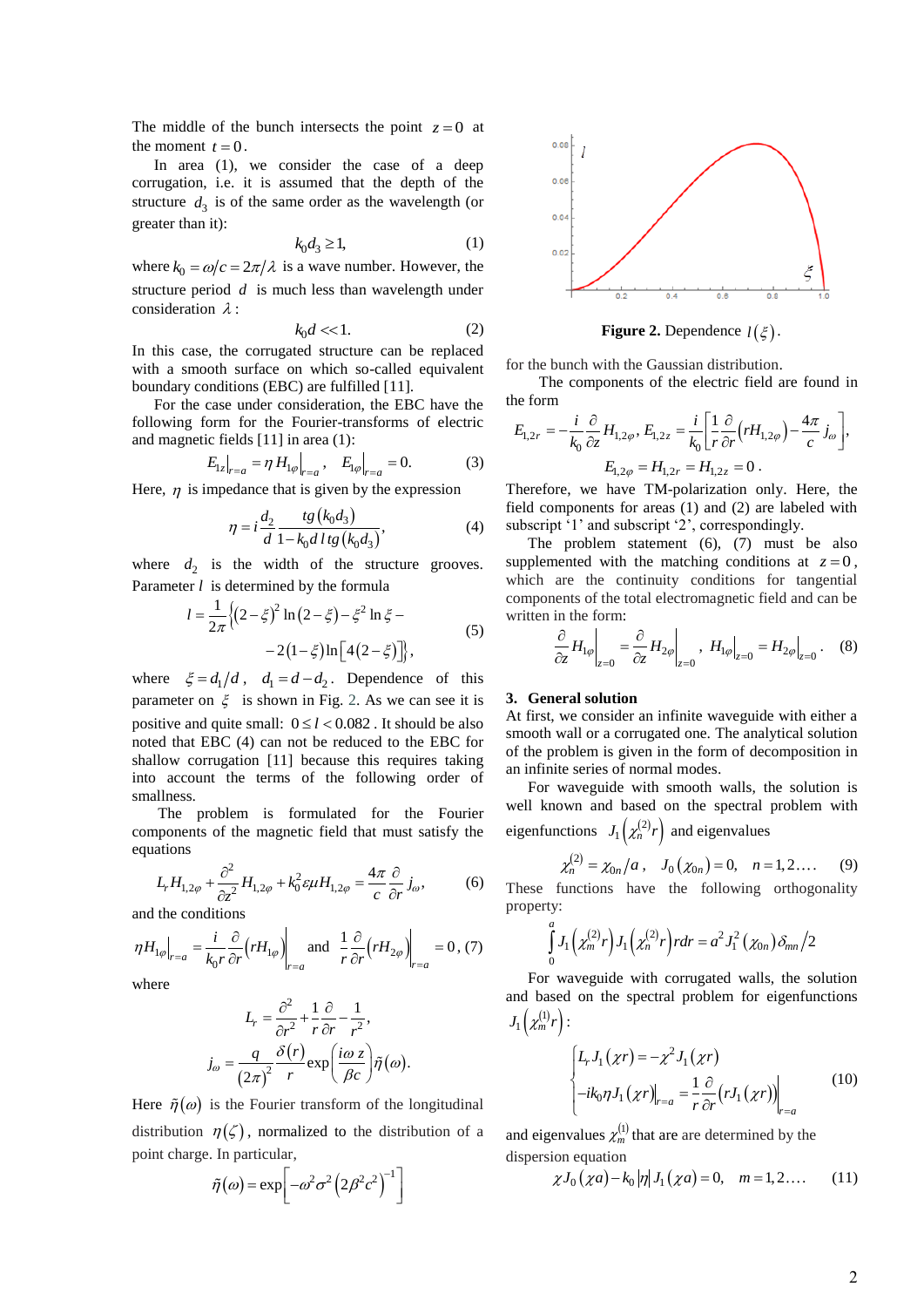It should be noted that the functions  $J_1(\chi_m^{(1)}r)$  possess the following orthogonality property (the bar means the complex conjugation):

$$
\int_{0}^{a} \overline{J_{1}(\chi_{m}^{(1)}r)} J_{1}(\chi_{n}^{(1)}r) r dr = a^{2} G_{m} \delta_{mn} / 2 , \qquad (12)
$$

where

where  
\n
$$
G_m = \begin{cases}\nJ_1^2 \left( \chi_m^{(1)} a \right) + J_0^2 \left( \chi_m^{(1)} a \right) - \\
- \frac{2}{\chi_m^{(1)} a} J_0 \left( \chi_m^{(1)} a \right) J_1 \left( \chi_m^{(1)} a \right) \text{ for } \chi_m^{(1)} \in \mathbb{R}, \\
I_1^2 \left( \chi_m^{(1)} \middle| a \right) - I_0^2 \left( \middle| \chi_m^{(1)} \middle| a \right) + \\
+ \frac{2}{\left| \chi_m^{(1)} \middle| a} J_0 \left( \middle| \chi_m^{(1)} \middle| a \right) I_1 \left( \middle| \chi_m^{(1)} \middle| a \right) \text{ for } \chi_m^{(1)} = i \left| \chi_m^{(1)} \middle|.\n\end{cases}
$$

In the case of waveguide consisting of two parts (Fig. 1), the field components can be written in the form

$$
\vec{H}_{1,2} = \vec{H}_{1,2}^q + \vec{H}_{1,2}^b, \qquad \vec{E}_{1,2} = \vec{E}_{1,2}^q + \vec{E}_{1,2}^b. \tag{13}
$$

The first summands in (13) (with superscript *q* ) describe so-called 'forced' field, which is the field of a bunch in a regular infinite waveguide with properties of area (1) or (2). The second summands (with superscript *b* ) are the 'free' field components that connected with the influence of the boundary between corrugated and smooth areas of the waveguide (we follow the terminology from the book [18]).

Based on spectral problems (9), (10) we have general solution of the problem in the form of decomposition in an infinite series of normal modes. Here we only give expression for the  $\phi$  – components of the magnetic field**:** 

$$
H_{1,2\varphi}^{q} = \frac{-2q}{\pi c a^{3}} \sum_{m=1}^{\infty} \alpha_{m}^{(1,2)} J_{1} \left( \chi_{m}^{(1,2)} r \right) \times
$$
  
\n
$$
\times \int_{-\infty}^{+\infty} \tilde{\eta}(\omega) h_{m}^{(1,2)}(\omega) \exp \left[ \frac{\mathrm{i} \zeta}{c \beta} \right] d\omega,
$$
  
\n
$$
H_{1,2\varphi}^{b} = \frac{2q}{\pi c a^{3}} \sum_{m=1}^{\infty} J_{1} \left( \chi_{m}^{(1,2)} r \right) \times
$$
  
\n
$$
\times \int_{-\infty}^{+\infty} B_{m}^{(1,2)} \tilde{\eta}(\omega) \exp \left[ i \left( k_{2m}^{(1,2)} |z| - \omega t \right) \right] d\omega,
$$
\n(15)

where

$$
\alpha_m^{(1)} = a \chi_m^{(1)} G_m^{-1}, \qquad \alpha_n^{(2)} = \chi_{0n} J_1^{-2} (\chi_{0n}),
$$
  
\n
$$
\Omega_m = \chi_m^{(1)} c, \quad k_{\text{cm}}^{(1)} = \frac{1}{c} \sqrt{\omega^2 - \Omega_m^2},
$$
  
\n
$$
\omega_n = \chi_{0n} c/a, \qquad k_{\text{cm}}^{(2)} = \frac{1}{c} \sqrt{\omega^2 - \omega_n^2},
$$
  
\n
$$
h_m^{(1,2)} (\omega) = \left[ k_{\text{cm}}^{(1,2)2} - \omega^2 (c \beta)^{-2} \right]^{-1}.
$$
\n(16)

Here, Im  $k_{\text{Zm}}^{(1,2)} \ge 0$ . This condition means that the waves outgoing from the boundary must decrease

exponentially with an increase in the distance  $|z|$  if dissipation in the medium is taken into account.

Coefficients  $B_n^{(2)}$  are equal to

$$
B_n^{(2)} = \alpha_n^{(2)} h_n^{(2)} + \sum_{m=1}^{\infty} \alpha_{mn} \left\{ B_m^{(1)} - \alpha_m^{(1)} h_m^{(1)} \right\},\tag{17}
$$

and coefficients  $B_m^{(1)}$  are found from the equation systems

$$
M_{mn}B_m^{(1)} = F_n, \qquad m, n = 1, 2... \qquad (18)
$$

where

$$
M_{mn} = \alpha_{mn} \left( k_{zn}^{(2)} - k_{zm}^{(1)} \right),
$$
  
\n
$$
\alpha_{mn} = \frac{2a \chi_m^{(1)} J_0 \left( \chi_m^{(1)} a \right)}{\left( \chi_{0n}^2 - a^2 \chi_m^{(1)}^2 \right) J_1 \left( \chi_{0n} \right)};
$$
  
\n
$$
F_n = \left\{ \alpha_n^{(2)} h_n^{(2)} - \sum_{m=1}^{\infty} \alpha_m^{(1)} h_m^{(1)} \right\} \left[ \omega / (c \beta) - k_{zn}^{(2)} \right].
$$
\n(19)

Eq. (18) is obtained with the matching conditions (8) at  $z = 0$  and corresponding expansion of  $H_{1\varphi}$  in series of

eigenfunctions  $\left(J_1(\chi_n^{(2)}r)\right)$  using known integral [19]: 3 *a*

$$
\int_{0}^{a} r J_1(\chi r) J_1(\chi_{0n} r/a) dr = \frac{a^3 \chi}{\chi_{0n}^2 - a^2 \chi^2} J_0(\chi a) J_1(\chi_{0n}).
$$
\n(20).

# **4. Radiation of the bunch in the regular deeply corrugated waveguide**

First, we analyze the forced field (14) in the regular infinite waveguide with the corrugated walls under condition (3). The analytical investigation of (14) is based on the complex variable function theory [20] as well as in our previous studies [21-23]. Further, we will note the main peculiarities of the field only.

The investigation of the integrand singularities on the complex plane of  $\omega$  for the m-th mode of the forced field component show that there are the poles

$$
\pm a_{0m} = \pm c \beta \left| \chi_m^{(1)} \right| \left( 1 - \beta^2 \right)^{-1/2}, \qquad (21)
$$

which are real if the solution of the dispersion equation (11) is imaginary  $\chi_m^{(1)} = i \left| \chi_m^{(1)} \right|$  and  $k_{2m}^{(1)}$  is described by the formula

$$
k_{zm}^{(1)} = \frac{1}{c} \sqrt{\omega^2 + \tilde{\Omega}_m^2}, \qquad \tilde{\Omega}_m = \left| \chi_m^{(1)} \right| c = x_m c a^{-1}. \tag{22}
$$

So, radiation with the discrete spectrum is generated. If not, a quasi-Coulomb field near the bunch only exist.

The value 
$$
x_m
$$
 is obtained from the equation  
\n
$$
I_0(x) = \beta \gamma \frac{d_2}{d} \frac{tg(\beta \gamma x d_3 a^{-1})}{1 - \beta \gamma x d a^{-1} l t g(\beta \gamma x d_3 a^{-1})} I_1(x), (23)
$$

where  $I_{0,1}(x)$  are modified Bessel functions of the first kind and  $\gamma = (1 - \beta^2)^{-1/2}$  is the Lorentz factor. Note that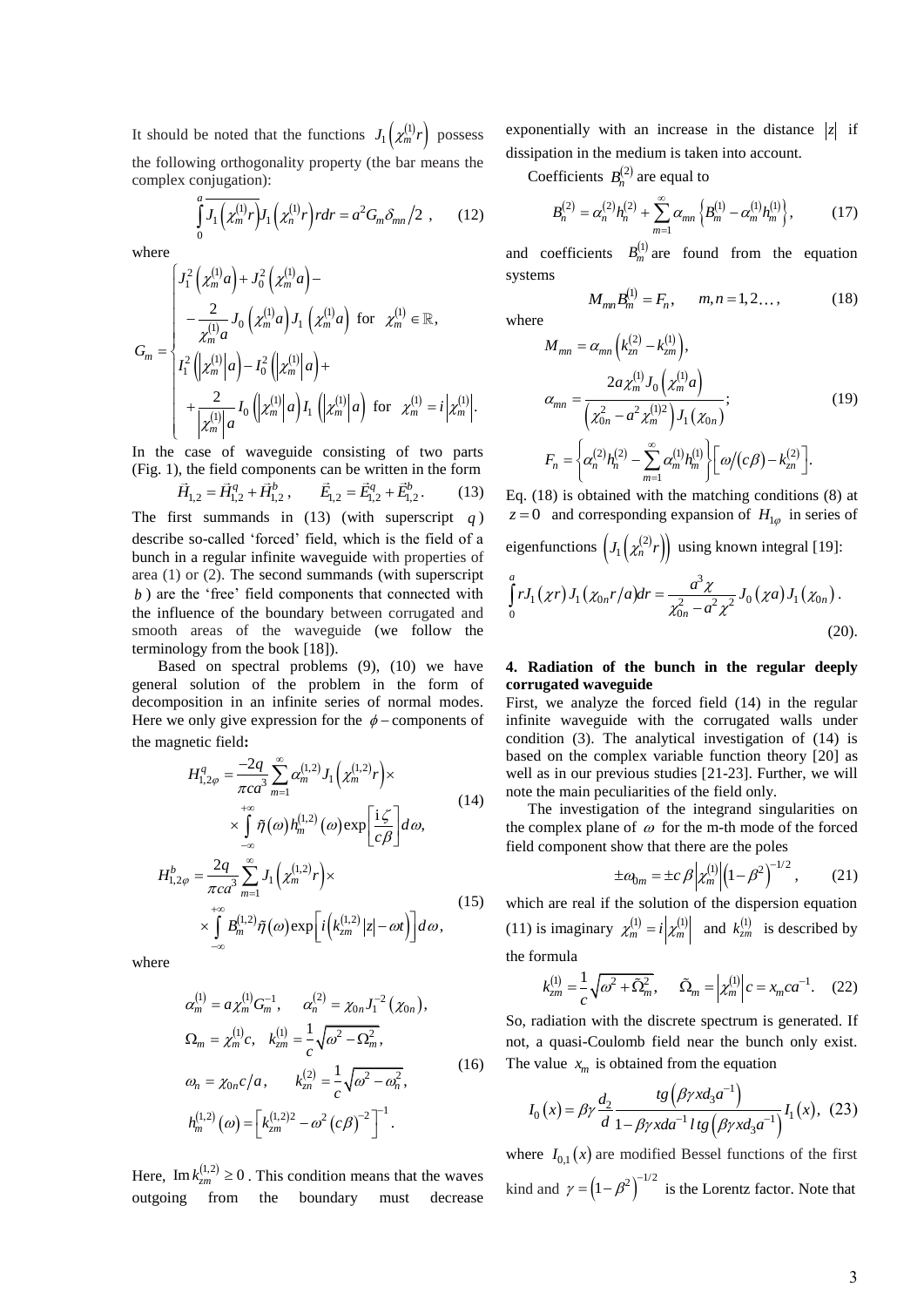in this situation, there is no threshold value of the bunch velocity as opposed to the case of semi-infinite media with analogous corrugated walls [15].

Integrating (14) with Jordan's lemma and taking into account the poles (21) at the real axis, we obtain the field components with the discrete spectrum in the following form:

following form:  
\n
$$
\begin{aligned}\n\left\{\n\begin{aligned}\nH_{1\varphi}^{DS} \\
E_{1r}^{DS}\n\end{aligned}\n\right\} &= \frac{4q}{a^2} \sum_{m=1}^{\infty} \left\{\n\frac{AH_{\varphi m}^{DS}}{AE_{\varphi m}^{DS}}\n\right\} \sin \left[\n\omega_{0m} \left(t - \frac{z}{c\beta}\right)\n\right] \theta(c\beta t - z), \\
E_{1z}^{DS} &= \frac{4q}{a^2} \sum_{m=1}^{\infty} AE_{\varphi m}^{DS} \cos \left[\n\omega_{0m} \left(t - \frac{z}{c\beta}\right)\n\right] \theta(c\beta t - z), \\
AH_{\varphi m}^{DS} &= \beta \gamma \tilde{\eta} \left(\omega_{0m}\right) G_{m}^{-1} I_{1} \left(\frac{x_{m}r}{a}\right),\n\end{aligned}
$$
\n(24)

$$
AE_{rm}^{DS} = \beta^{-1} A H_{\varphi m}^{DS}, \quad AE_{zm}^{DS} = G_m^{-1} \tilde{\eta}(\omega_{0m}) I_0\left(\frac{x_m r}{a}\right),
$$

where  $G_m$  is describe by Formula (12), and  $\theta(x)$  is the Heaviside step function.

Note that there is also an alternative form for the Fourier transform of the forced field components [16, 17]

$$
H_{\varphi\omega} = \frac{q\omega\sqrt{1-\beta^2}}{\pi c^2 \beta} \Big[ K_1(\kappa r) - R I_1(\kappa r) \Big] e^{i\omega z/V}, \quad (25)
$$

$$
E_{r\omega} = \frac{q\omega\sqrt{1-\beta^2}}{\pi c^2 \beta^2} \Big[ K_1(\kappa r) - R I_1(\kappa r) \Big] e^{i\omega z/V},
$$

$$
E_{z\omega} = -\frac{i q\omega (1-\beta^2)}{\pi c^2 \beta^2} \Big[ K_0(\kappa r) + R I_0(\kappa r) \Big] e^{i\omega z/V},
$$

$$
R = -\frac{K_0(\kappa a) + \beta \gamma \eta K_1(\kappa a)}{I_0(\kappa a) - \beta \gamma \eta I_1(\kappa a)}
$$

where  $K_{0,1}(x)$ are Macdonald functions and  $\kappa = \omega(c\beta)^{-1}\sqrt{1-\beta^2}$ . Analysis of the integrand singularities on the complex plane of  $\omega$  gives the same dispersion equation (23) for the frequencies of the

| $\boldsymbol{m}$                                                 | $x_{m}$ | $f_{0m}$ , | $AE_{zm}^{DS}$ | Amplitude $E_{21}^{DS}$ on |  |  |  |
|------------------------------------------------------------------|---------|------------|----------------|----------------------------|--|--|--|
|                                                                  |         | GHz        |                | axis $(KV/m)$              |  |  |  |
| $d_3 = 0.5$ cm                                                   |         |            |                |                            |  |  |  |
| $\mathbf{1}$                                                     | 0.029   | 9.8        | 0.438          | 158                        |  |  |  |
| $\overline{2}$                                                   | 0.101   | 34.1       | 0.101          | 36                         |  |  |  |
| $\overline{3}$                                                   | 0.185   | 62.5       | 0.002          | 0.7                        |  |  |  |
| $d_3 = 1$ cm                                                     |         |            |                |                            |  |  |  |
| $\mathbf{1}$                                                     | 0.017   | 5.7        | 0.478          | 172                        |  |  |  |
| $\overline{2}$                                                   | 0.055   | 18.2       | 0.311          | 112                        |  |  |  |
| $\overline{3}$                                                   | 0.096   | 32.1       | 0.118          | 42                         |  |  |  |
| <b>Table 1.</b> Analytic calculation for the forced field for    |         |            |                |                            |  |  |  |
| following problem parameters: $a=1$ cm,<br>the                   |         |            |                |                            |  |  |  |
| $d = 0.13$ cm, $d_1 = 0.05$ cm, $r = 0$ , $\sigma = 0.25$ cm for |         |            |                |                            |  |  |  |
| the bunch with the Gaussian distribution, $q = -1$ nC,           |         |            |                |                            |  |  |  |
| and $\beta = 0.9999$ (the Lorentz factor $\gamma = 70.7$ ).      |         |            |                |                            |  |  |  |



**Figure 3.** Behavior of magnitude  $\alpha_{mn}$  for the modes with numbers *n* and *m*. The waveguide and bunch parameters are the same as in Table 1.

discrete spectrum, and the same the field components (24) as well.

The examples of calculations according to the formulae (24) are presented in Table 1. The amplitude of the first mode for the case of  $d_3 = 0.5$ cm is much more than the amplitudes of other modes, so quasimonochromatic radiation is generated for the problem parameters under consideration. In the case of  $d_3 = 1$ cm, two modes play the main role in the radiation field.

# **5. Radiation of the bunch in the smooth area of the waveguide**

Now, we analyze the free field (15). The main attention will be paid to the discrete spectrum of the radiation in the smooth area of the waveguide. We analyse Eqs. (15), (17), and Eq. (18) for coefficients  $B_m^{(1,2)}$  using analytical methods based on the complex variable function theory [18] as well. Analogues studies were performed in our previous papers [21-23] for different problems with sectional homogeneous waveguides.

The investigation of the integrand singularities on the complex plane of  $\omega$  for the modes with numbers m and n of the free field components show that along the poles (21), which give the discrete spectrum radiation, there also are the poles on the imaginary axis  $\pm a_{0n}^{(1)} = \pm i \beta \omega_n \left(1 - \beta^2\right)^{-1/2}$  and the branch points of the radicals  $k_{cm}^{(1,2)}$  ( $\pm \Omega_m - i0$  and  $\pm \omega_n - i0$  accordingly).

The most interesting case corresponds the situation when radiation with the discrete spectrum is generated. This is connected with the contribution of the poles (21) in the free field and determined by the integrals of view

$$
I_{mn}^b = \int_{-\infty}^{+\infty} A_{mn} h_m^{(1)} \tilde{\eta}(\omega) \exp\left[i\left(k_{zn}^{(2)}|z| - \omega t\right)\right] d\omega, \quad (26)
$$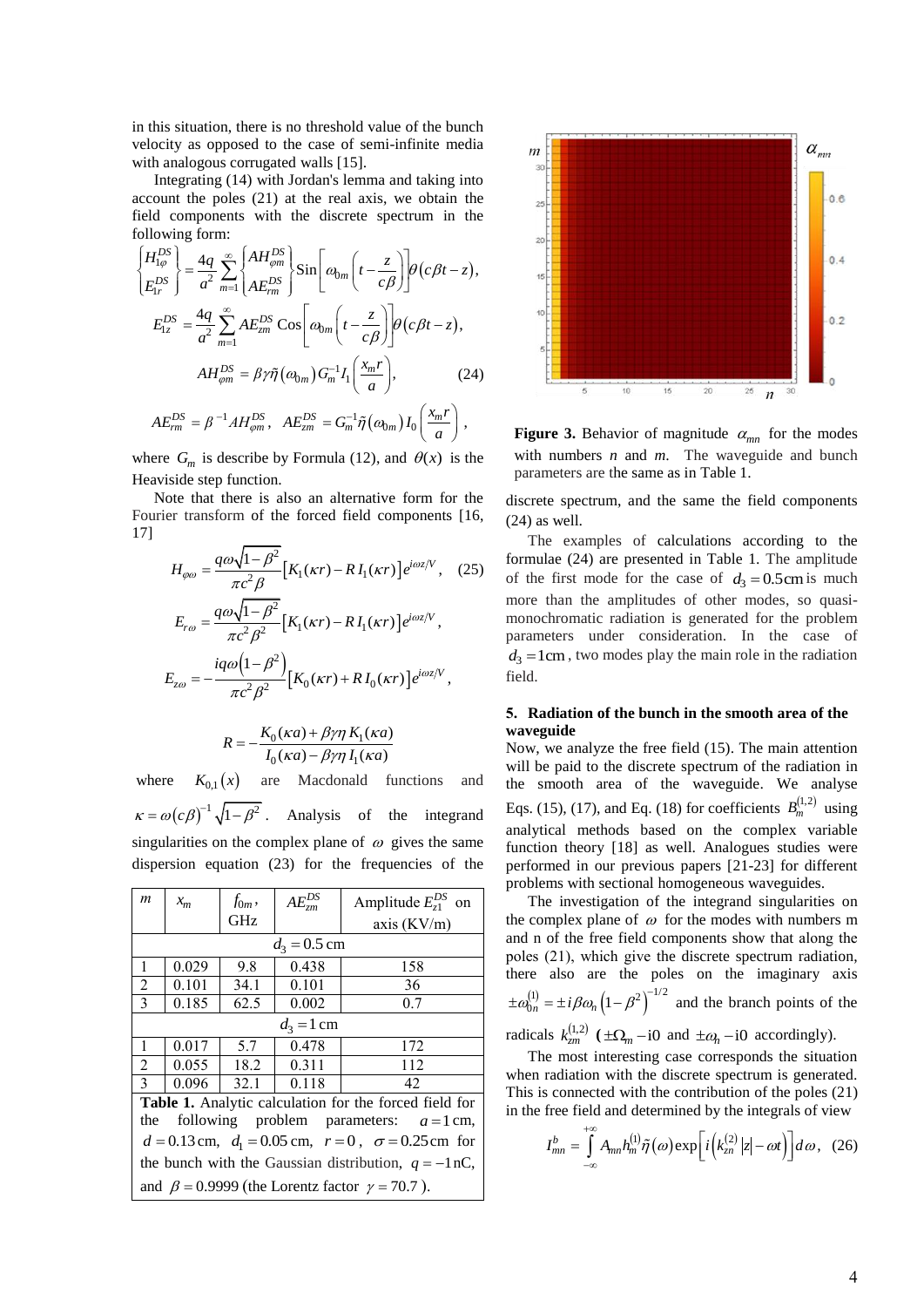where  $A_{mn} = A_{mn}(\omega)$  is a smooth function of  $\omega$  (does not have poles (21)) extracted from coefficients  $B_n^{(1,2)}$ (17)-(19). Asymptotic expression for integral (26) can be obtained with the steepest descent method (SDM) [18] as well as in our works [16, 21-23].

The integral behavior investigation by SDM includes saddle point determination, steepest descent path (SDP) building and transformation of the initial integration path toward the SDP. The poles (21) can be crossed during this transformation, and the contribution of the corresponding singularities can be include in the free field. So, the mode with numbers m and n is a part of the wave field if

of the wave field if  

$$
\beta > \beta_{mn} = \left(1 + x_m^2 \chi_{0n}^{-2}\right)^{-1/2} \text{ or } \gamma > \gamma_{mn} = \sqrt{1 + \chi_{0n}^2 \chi_m^{-2}}. (27)
$$

If  $\beta < \beta_{mn}$  (or the Lorentz factor  $\gamma < \gamma_{mn}$ ) then the mode is totally reflected from the border between the corrugated and smooth parts of the waveguide. The threshold value  $\beta = \beta_{mn}$  decreases with an increase in number m and increases with an increase in number n (the opposite takes place for the threshold value of the Lorentz factor  $\gamma = \gamma_{mn}$ ). In the vacuum area, the discrete mode radiation exists in the domain

$$
z < t v_{gn}^{(2)} (a_{0m}), v_{gn}^{(2)} (a_{0m}) = c \Psi_{mn},
$$
  

$$
\Psi_{mn} = \sqrt{1 - \chi_{0n}^2 (\beta \gamma x_m)^{-2}},
$$
 (28)

where  $v_{gn}^{(2)}$  is group velocity of the wave in the area (2).

The pole contributions to integral (28) can be calculated using the residue theorem and we obtain the following expressions:<br> $I_{mn}^b \approx 2 \text{Re} \{ A_m \}$ 

y expression:  
\n
$$
\sum_{mn}^{b} \approx 2 \operatorname{Re} \{ A_{mn} \tilde{\eta}(\omega) \times
$$
\n
$$
\times \exp \left[ i \left( k_{zn}^{(2)} z - \omega t \right) \right]_{\omega_{0m}} \operatorname{Res}_{\omega = \omega_{0m}} \left[ h_{m}^{(1)} \right]. \tag{29}
$$

This formula being accurate within coefficients gives the components of the free field with discrete part of spectrum.

As one can see this radiation in the smooth area of the waveguide is always multi-mode with numbers m and n. However, analysis shows that the mode amplitude is proportional to the magnitude  $\alpha_{mn}$ , which is significant only for  $n=1$  (Fig. 3). Moreover, the radiation generated in the corrugated area has appreciable amplitude for several first mode number m, so only several mode with number m can penetrate into the smooth area (depending on the condition (27)).

Results of calculations are presented in Table 2 for the same parameters of the problems as in Table 1. In both cases under consideration the first modes are totally reflected and do not penetrate into the smooth part of the waveguide. Thus, it is possible to generate both multi-mode and quasi single-mode radiation in the smooth area depending on the parameters of the problem.

|                                                                 | $f_{0m}$ , | $\gamma_{m1}$ | Amplitude               | Amplitude        |  |  |  |  |
|-----------------------------------------------------------------|------------|---------------|-------------------------|------------------|--|--|--|--|
|                                                                 | <b>GHz</b> |               | $E_{\tau 1}^{DS}$<br>on | $E_{72}^{DS}$ on |  |  |  |  |
|                                                                 |            |               | axis                    | axis             |  |  |  |  |
|                                                                 |            |               | (KV/m)                  | (KV/m)           |  |  |  |  |
| $d_3 = 0.5$ cm                                                  |            |               |                         |                  |  |  |  |  |
| 1                                                               | 9.8        | 84.5          | 158                     |                  |  |  |  |  |
| 2                                                               | 34.1       | 23.8          | 36                      | 25               |  |  |  |  |
| 3                                                               | 62.5       | 13.1          | 0.7                     | 0.48             |  |  |  |  |
| $d_3 = 1$ cm                                                    |            |               |                         |                  |  |  |  |  |
| 1                                                               | 5.7        | 158.1         | 172                     |                  |  |  |  |  |
| 2                                                               | 18.2       | 43.8          | 112                     | 77               |  |  |  |  |
| 3                                                               | 32.1       | 25.0          | 42                      | 29               |  |  |  |  |
| <b>Table 2.</b> Analytic calculation for the free field for the |            |               |                         |                  |  |  |  |  |
| same problem parameters as in Table 1.                          |            |               |                         |                  |  |  |  |  |

#### **6. Conclusion**

The electromagnetic field of a bunch that moves in a metal circular waveguide having the deeply corrugated and smooth areas was investigated. The analytical solution was obtained using the equivalent boundary conditions for the case when the wavelengths are much greater than the structure period but the depth of the corrugated structure is of the same order as the wavelength under consideration. The study was mainly focused on the analysis of the discrete part of the field.

The radiation in the regular corrugated waveguide was also investigated. It was shown that radiation can be both both multi- and quasi single- mode. It is generated at any velocity of the bunch motion.

In the case of the waveguide with two parts, the frequencies of the forced wave field and the free wave field are the same. The radiation can penetrate into the smooth area under some condition. The discrete part of the wave field exists only in some finite domain: the front of the radiation moves with the group velocity of the mode. The considered phenomenon can be prospective for generation of the radiation in the GHz and THz regions.

#### **Acknowledgments**

This research was supported by the Russian Science Foundation (Grant No. 18-72-10137).

#### **Reference**

1. G.H. Bryant, Propagation in corrugated waveguides, Proceedings of the Institution of Electrical Engineers, V. 116, Issue 2, (1969), p. 203 – 213, DOI: [10.1049/piee.1969.0043](https://doi.org/10.1049/piee.1969.0043)

2. J. Doane, Propagation and Mode Coupling in Corrugated and Smooth-Wall Circular Waveguides, Infrared and Millimeter Waves, Vol. 13, Ch. 5, 123-170 (1985)[. https://doi.org/10.1007/s10762-021-00791-w](https://doi.org/10.1007/s10762-021-00791-w)

3. P. Alexander, M.I. Ryazanov, M.N. Strikhanov, and A. Tishchenko, *Diffraction Radiation from Relativistic Particles* (Springer, Berlin, Heidelberg, 2011).

4. A. Mostacci, F. Ruggiero, M. Angelici, M. Migliorati, L. Palumbo, and S. Ugoli, Wakefields due to surface waves in a beam pipe with a periodic rough surface, Phys. Rev. ST Accel. Beams 5, 044401 (2002).